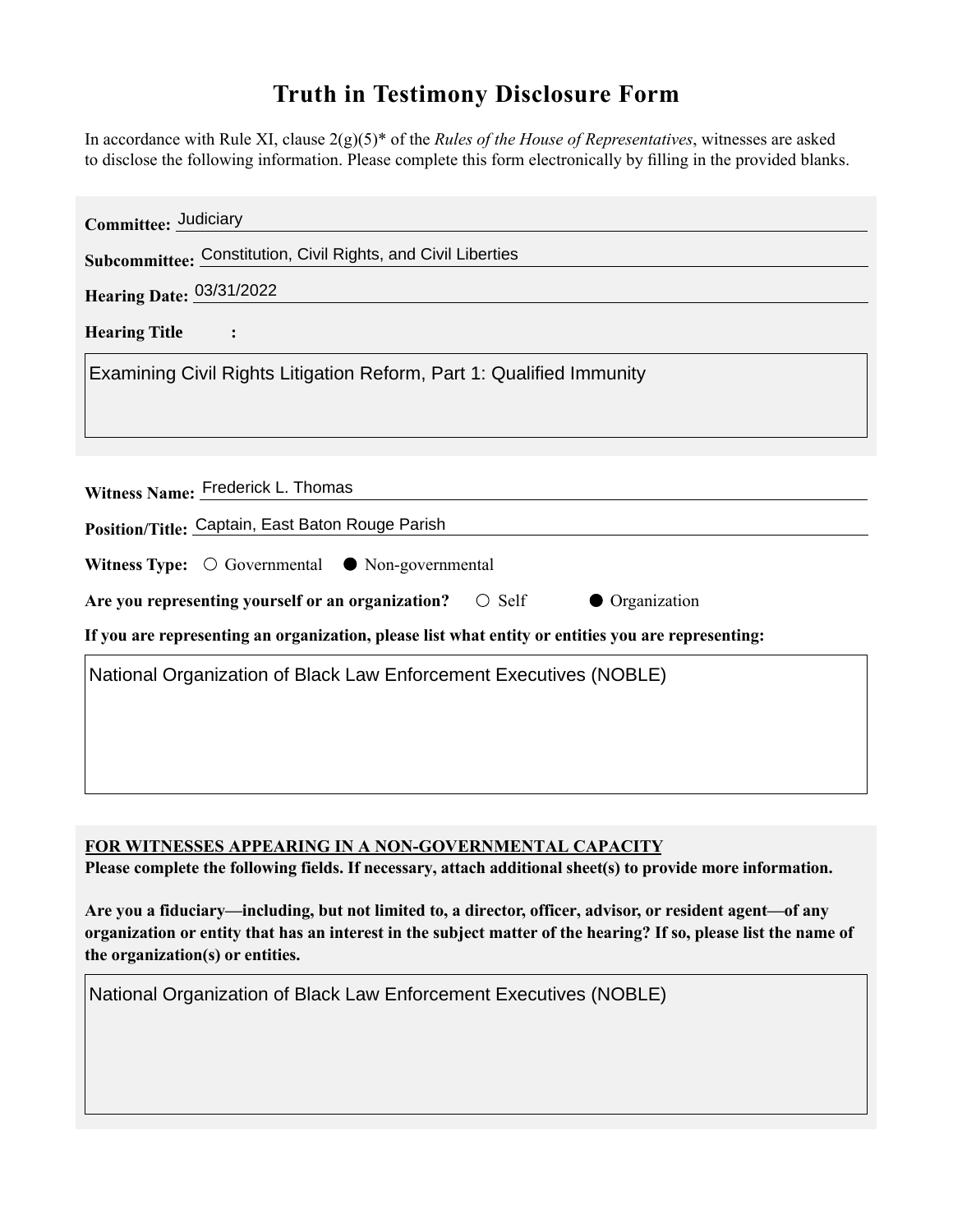**Please list any federal grants or contracts (including subgrants or subcontracts) related to the hearing's subject matter that you, the organization(s) you represent, or entities for which you serve as a fiduciary have received in the past thirty-six months from the date of the hearing. Include the source and amount of each grant or contract.** 

NOBLE has received the following grants / sub-grants:

- 1. Department of Justice COPS grants for 2020 (\$80,000), 2019 (\$79,200), 2018 (\$80,000)
- 2. Bureau of Justice Assistance Blue Awareness sub-grant (approximately \$60,000)
- 3. Sub-grantee to International Association of Chiefs of Police, DOJ COPS 2020 (85,000)
- 4. Bureau of Justice Assistance Community Based Crime Reduction Grant 2019 (\$1,000,000)

**Please list any contracts, grants, or payments originating with a foreign government and related to the hearing's subject that you, the organization(s) you represent, or entities for which you serve as a fiduciary have received in the past thirty-six months from the date of the hearing. Include the amount and country of origin of each contract or payment.** 

N/A

## **Please complete the following fields. If necessary, attach additional sheet(s) to provide more information.**

 $\exists$  I have attached a written statement of proposed testimony.

 $\subseteq$  I have attached my curriculum vitae or biography.

**\***Rule XI, clause 2(g)(5), of the U.S. House of Representatives provides:

(5)(A) Each committee shall, to the greatest extent practicable, require witnesses who appear before it to submit in advance written statements of proposed testimony and to limit their initial presentations to the committee to brief summaries thereof.

(B) In the case of a witness appearing in a non-governmental capacity, a written statement of proposed testimony shall include— (i) a curriculum vitae; (ii) a disclosure of any Federal grants or contracts, or contracts, grants, or payments originating with a foreign government, received during the past 36 months by the witness or by an entity represented by the witness and related to the subject matter of the hearing; and (iii) a disclosure of whether the witness is a fiduciary (including, but not limited to, a director, officer, advisor, or resident agent) of any organization or entity that has an interest in the subject matter of the hearing.

(C) The disclosure referred to in subdivision (B)(iii) shall include— (i) the amount and source of each Federal grant (or subgrant thereof) or contract (or subcontract thereof) related to the subject matter of the hearing; and (ii) the amount and country of origin of any payment or contract related to the subject matter of the hearing originating with a foreign government.

(D) Such statements, with appropriate redactions to protect the privacy or security of the witness, shall be made publicly available in electronic form 24 hours before the witness appears to the extent practicable, but not later than one day after the witness appears.